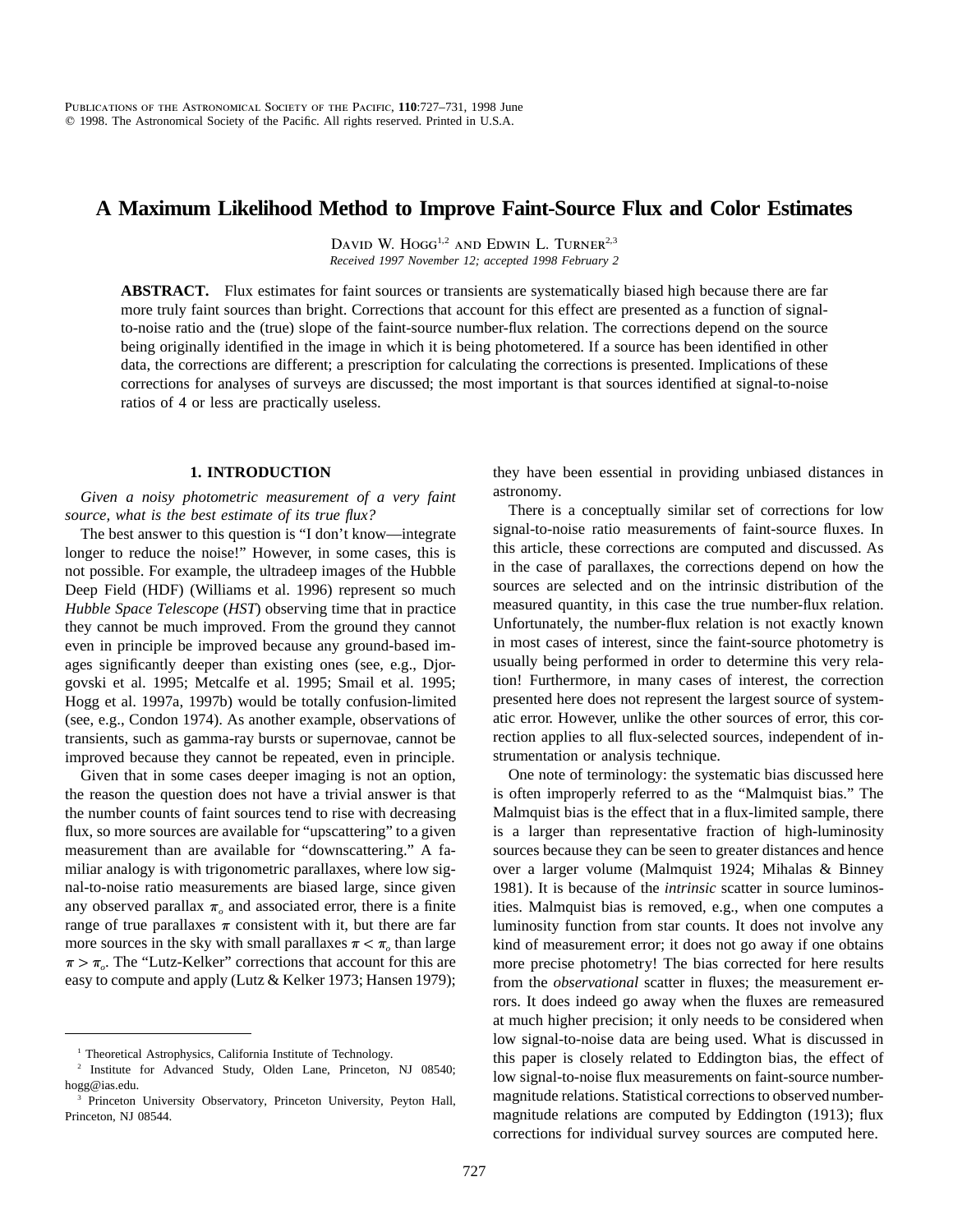

Fig. 1.—Likelihood curves for several number-magnitude exponents  $q$  and signal-to-noise ratios  $r = 3$  (worst), 5 (middle), and 10 (best)

## **2. COMPUTATION OF CORRECTIONS**

Consider the simplest case, in which a source is being photometered in the image in which it was first detected. That is, it is being measured in the data in which it was selected. The likelihood  $p(S|S_0)$  (probability per unit flux) that a source has true flux *S* given that it is observed to have flux  $S<sub>o</sub>$  is related to the likelihood  $p(S_o|S)$  that it is observed to have  $S_o$  when it has *S* by Bayes's theorem:

$$
p(S|S_o) \propto p(S_o|S)p(S),\tag{1}
$$

where a proportionality is used because the normalization is being ignored (for now) and  $p(S)$  (probability per unit flux) is the true underlying distribution of fluxes, given by the (true, not observed) number-flux relation. If the number of sources  $N(\leq m)$  brighter than magnitude *m* as a function of *m* is a power law,

$$
2.5 \frac{d \log N}{dm} = -\frac{d \log N}{d \log S} = q,\tag{2}
$$

then the conditional probability becomes

$$
p(S|S_o) \propto \left(\frac{S}{S_o}\right)^{-(q+1)} \exp\left[-\frac{(S-S_o)^2}{2\sigma^2}\right],
$$
 (3)

where it is assumed that the observational error is Gaussiandistributed and  $\sigma$  is the uncertainty in the observed flux  $S_{\rho}$ , or  $S_{o}/\sigma$  is the signal-to-noise ratio *r*. Figure 1 shows these likelihood curves for number-flux exponent  $q = 2.0, 1.5, 1.0,$  and 0.5 and signal-to-noise ratios  $r = 3$ , 5, and 10. This figure demonstrates that measurements at a signal-to-noise ratio of 3 do not strongly constrain the true flux, whatever the slope of the number counts, but particularly if the counts have the Eu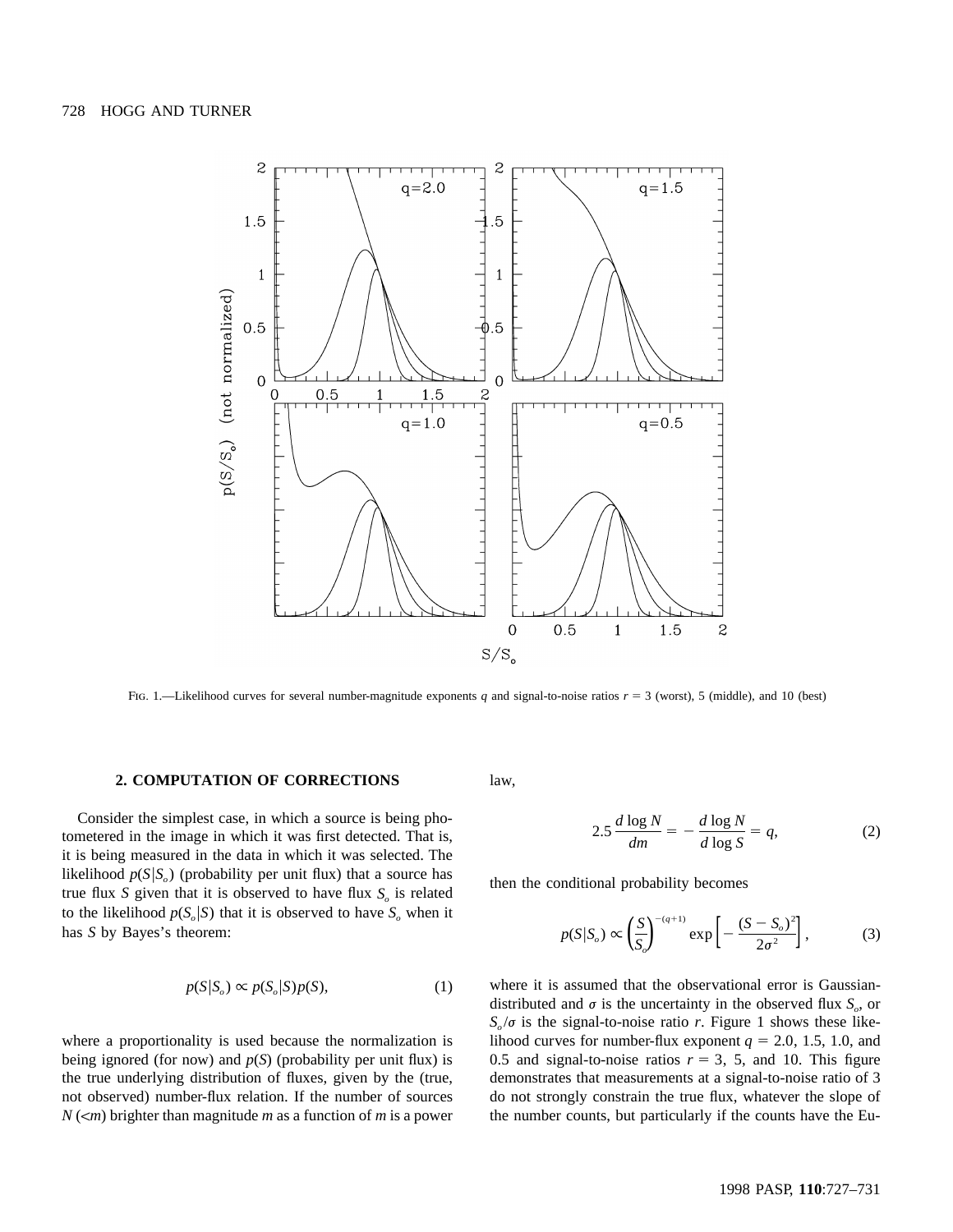clidean<sup>4</sup> slope of  $q = 1.5$  (or greater). It is worth emphasizing that the above equation and the curves plotted in Figure 1 are essentially identical to those computed for parallax corrections (Lutz & Kelker 1973; Hansen 1979), except that the parallax corrections are computed for only one particular exponent value.

If the flux measurement was unbiased, the peak in the likelihood function  $p(S|S_0)$  would be at  $S/S_0 = 1$ . However, taking the derivative *dp*/*dS*, it is found that the maximum likelihood true flux  $S_{ML}$  is in fact

$$
\frac{S_{\text{ML}}}{S_o} = \frac{1}{2} + \frac{1}{2} \sqrt{1 - \frac{4q + 4}{r^2}},
$$
(4)

where *q* is the number-magnitude exponent defined above and *r* is the signal-to-noise ratio. There is no finite maximum likelihood value at all if  $r^2 < 4q + 4$ ; an example is the  $q = 1.5$ ,  $r = 3$  curve in Figure 1. *The above equation specifies a correction that should in principle be applied to all flux measurements in a flux-limited sample.* When the signal-to-noise is good enough  $(r^2 \gg 4q + 4)$  the correction can be approximated as

$$
\frac{S_{ML}}{S_o} \approx 1 - \frac{q+1}{r^2} \quad \text{when} \quad r^2 \gg 4q+4,\tag{5}
$$

or in terms of the magnitude correction  $\Delta m \equiv m_{ML} - m_o$ ,

$$
\Delta m \approx \frac{1.086q + 1.086}{r^2} \quad \text{when} \quad r^2 \gg 4q + 4. \tag{6}
$$

Things change slightly if the likelihood is computed in the magnitude (i.e., log flux rather than flux) domain; after all, maximum likelihood techniques are sensitive to the "metric" of the space in which the likelihood is computed. When computed purely in the magnitude or log flux domain, the correction is

$$
\Delta m \approx \frac{1.086q + 2.171}{r^2} \quad \text{when} \quad r^2 \gg 4q + 8. \tag{7}
$$

The fact that the solution depends on the type of data space (log or linear) demonstrates that the specific value of the correction is not completely specified, because it only provides a "best guess" (a subjective estimate) for the true flux. It is worthy of note that the Lutz-Kelker parallax corrections are similarly subjective, as are essentially all statistical estimators.

# MAXIMUM LIKELIHOOD METHOD 729

More robust than maximum likelihood estimates are confidence intervals, because these do not depend on the choice of "metric." Confidence intervals are found by integrating the likelihood curves. Unfortunately, the areas under the curves shown in Figure 1 do not converge; the likelihood distributions are not normalizable! This nonnormalizability comes from the divergence of  $p(S|S_0)$  as  $S \to 0$  (not visible in some of the curves in Fig. 1 simply because at high *r* the divergence happens at very small *S*/*S* ). There are two respects in which this *<sup>o</sup>* divergence or nonnormalizability is unphysical: first, there cannot be an infinite number of sources in the visible universe; there are not even an infinite number of *atoms* in the universe! Second, most ultradeep images of the sky, including the HDF, are close to their confusion limits, beyond which the observed number counts have to "cut off" no matter how much integration time is employed. Neither of these effects can be simply taken into account in general; they depend on the data quality and the sources under study.

The equations in this section have assumed that observational errors are Gaussian-distributed, which is not true for all photometric measurements. The equations are easily generalized (although they do not necessarily remain analytic) with the Gaussian in equation (3) replaced by whatever error distribution is appropriate for the measurement in question.

## **3. AN EMPIRICAL TEST**

The correction can be tested with any imaging data in which the number-flux relation is known. Here, the *HST* HDF data in the F606W (0.6  $\mu$ m) bandpass are used. Noise was added to the 1024  $\times$  1024 "Version 2" mosaics of the *HST* images of the HDF (Williams et al. 1996) to make the pixel-to-pixel sky noise 10 times as bad as in the original mosaics. The higher noise mosaics will be referred to as the "bad" images and the originals as the "good" images. A catalog of sources was chosen in the bad images down to very faint levels using the "SExtractor" source detection package (Bertin & Arnouts 1996) in essentially its default mode: smooth with a 2 pixel FWHM triangular filter and select sources whose central pixel in the smoothed image is above a given threshold. These sources were then photometered with the NOAO "IRAF" software in matched  $0$ ." $16$  (2 pixel) diameter apertures in both the bad and good images. The bad/good flux ratios are plotted against signal-to-noise ratio in Figure 2 along with the expected correction computed with equation (4) and the (known) count slope  $q = 0.5$  (Williams et al. 1996). The correction does very well down to signal-to-noise ratios  $r \approx 3$ . At  $r < 4$ , a significant number of spurious (zero flux in the good image) sources start to appear. Figure 2 shows, as with the Lutz-Kelker corrections, that the corrections are on the same order as the intrinsic scatter due to measurement error, so some sources have underestimated rather than overestimated fluxes. However, the correction is

<sup>4</sup> Another note on terminology: what is called the "Euclidean" slope really ought to be called the "no-evolution, nonexpanding" slope, because even in a Euclidean space, the number counts have  $q \neq 1.5$  at large distance if either the universe is expanding or the sources are evolving.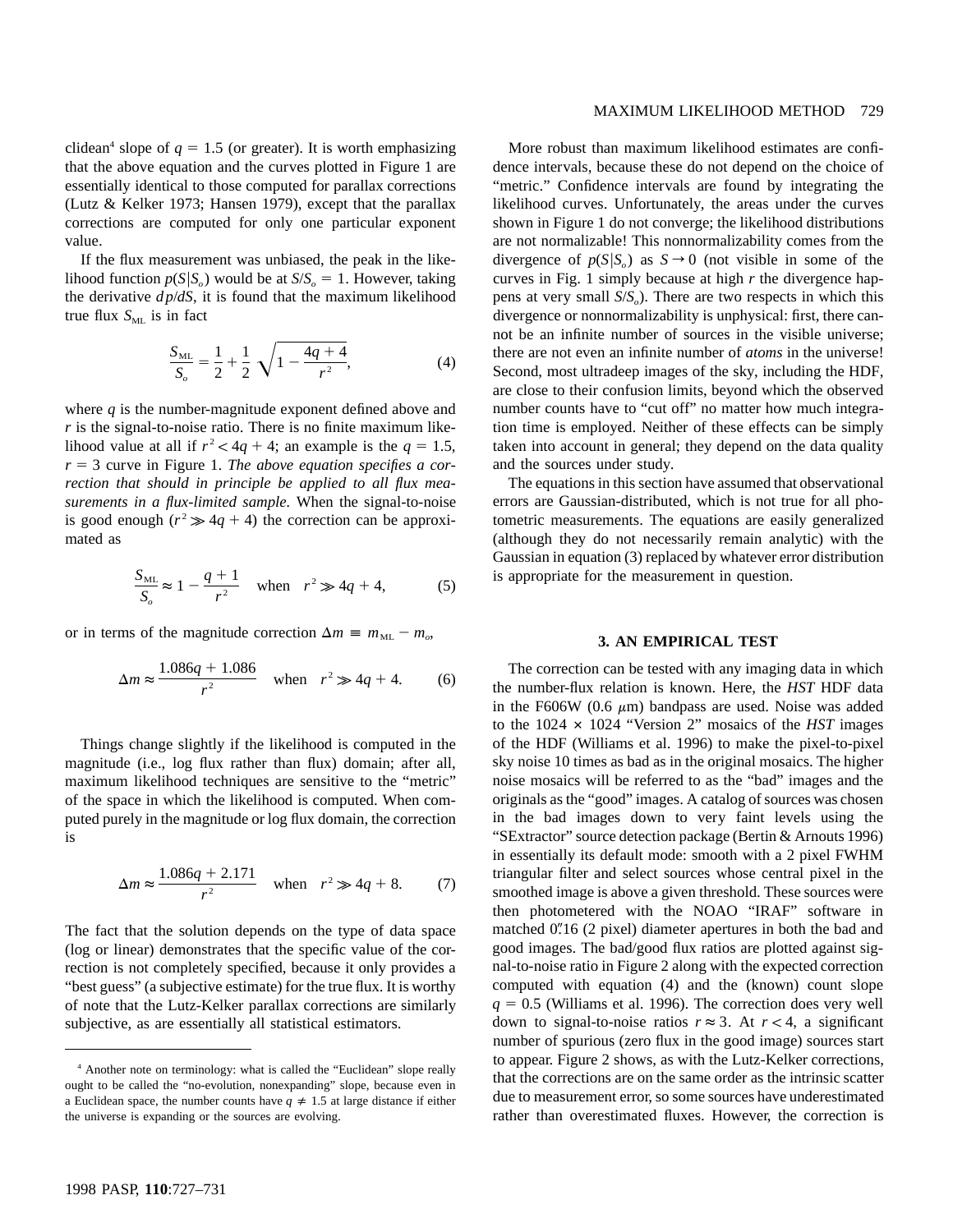

Fig. 2.—Ratios of flux measurements in the "bad" image, in which sources in the HDF were detected, to the flux measurements in the "good" image. The bad image is simply the good image plus additional noise (see text). The solid line is the expected ratio  $S_{ML}/S_o$  of the maximum likelihood flux to the observed flux given by eq. (4) for the number-magnitude exponent  $q = 0.5$  (see text).

still necessary if an unbiased estimator of the true flux is desired.

### **4. CHANGING THE SELECTION TECHNIQUE**

The next case to consider is photometry of a source in one image (say the *I* band) after it is detected (and its position is known) in another image (say the *V* band). In this case, Bayes's theorem is still used, but for  $p(S)$  the true distribution of  $V-I$  colors is used rather than the *I*-band number counts. Actually, rather than the color distribution, it is better to think of the conditional *I*-band flux distribution  $p(S^{(I)} | S^{(V)})$  (probability per unit flux), given that the *V*-band flux  $S^{(V)}$  is known (in what follows, it is assumed that the *V*-band detection is at very high signal-to-noise ratio so the *V*-band flux is well known). Because, unlike the number counts, these conditional distributions are not generally power laws, the flux correction depends not only on the shape of the distribution but also on where in the distribution the observed flux  $S<sub>a</sub>$  lies.

Fortunately, when the signal-to-noise ratio *r* is large enough, it is possible to linearize Bayes's formula around the observed flux  $S_0^{(I)}$  so only the local power-law slope

$$
Q = -\left| \frac{d \log p(S^{(l)} | S^{(V)})}{d \log S^{(l)}} \right|_{S_0^{(l)}} \tag{8}
$$

of the distribution of source fluxes is important. The likelihood function (probability per unit flux) for the true *I*-band flux  $S^{(I)}$  given the observed flux  $S^{(I)}_{0}$  and the known *V*-band flux  $S^{(V)}$  is then

$$
p(S^{(I)}|S_o^{(I)}, S^{(V)}) \propto \left(\frac{S^{(I)}}{S_o^{(I)}}\right)^{-(Q+1)} \exp\left[-\frac{(S^{(I)} - S_o^{(I)})^2}{2\sigma^2}\right],\quad (9)
$$

which leads to the maximum likelihood correction

$$
\frac{S_{ML}^{(l)}}{S_o^{(l)}} \approx 1 - \frac{Q+1}{r^2} \quad \text{when} \quad r^2 \gg 4Q+4,\tag{10}
$$

or in terms of the magnitude correction  $\Delta m \equiv m_{\text{ML}} - m_o$ ,

$$
\Delta m \approx \frac{1.086Q + 1.086}{r^2} \quad \text{when} \quad r^2 \gg 4Q + 4. \tag{11}
$$

Note that the correction can be positive or negative, depending on the sign of the local slope *Q*.

Corrections applicable when more complicated selection procedures have been used can be computed in analogous ways.

#### **5. SUMMARY AND DISCUSSION**

Maximum likelihood corrections for faint-source flux measurements have been computed for the case in which the sources are measured at low signal-to-noise in the data in which they were originally selected. It is found that since the numberflux relation tends to be rising at the faint end, the low signalto-noise flux measurements are usually overestimates of the true flux. At signal-to-noise ratios  $r < 4$ , flux measurements (of this type—i.e., in the data in which the sources were selected) are almost meaningless because they are consistent with almost any true flux between zero and the measured value.

The bias considered here tends to "steepen" measured number-flux relations at the faint end; i.e., the measured *d* log *N*/*d* log *S* is more negative than the true value because the very numerous faint sources are scattered up to brighter levels. This effect is only significant at very faint levels, where it is usually mitigated or in fact canceled out by incompleteness. The best way to correct measured number-flux relations for both the flux bias and incompleteness is to perform full completeness simulations, which, if done correctly, will account for both effects simultaneously (see, e.g., Smail et al. 1995; Hogg et al. 1997b), and of course a full accounting for all systematic errors requires detailed modeling of every stage in the observing and analysis procedures. Although the corrections presented here do not comprehensively account for most of these systematic biases, they are very general, improving flux estimates for individual sources independent of observational technique.